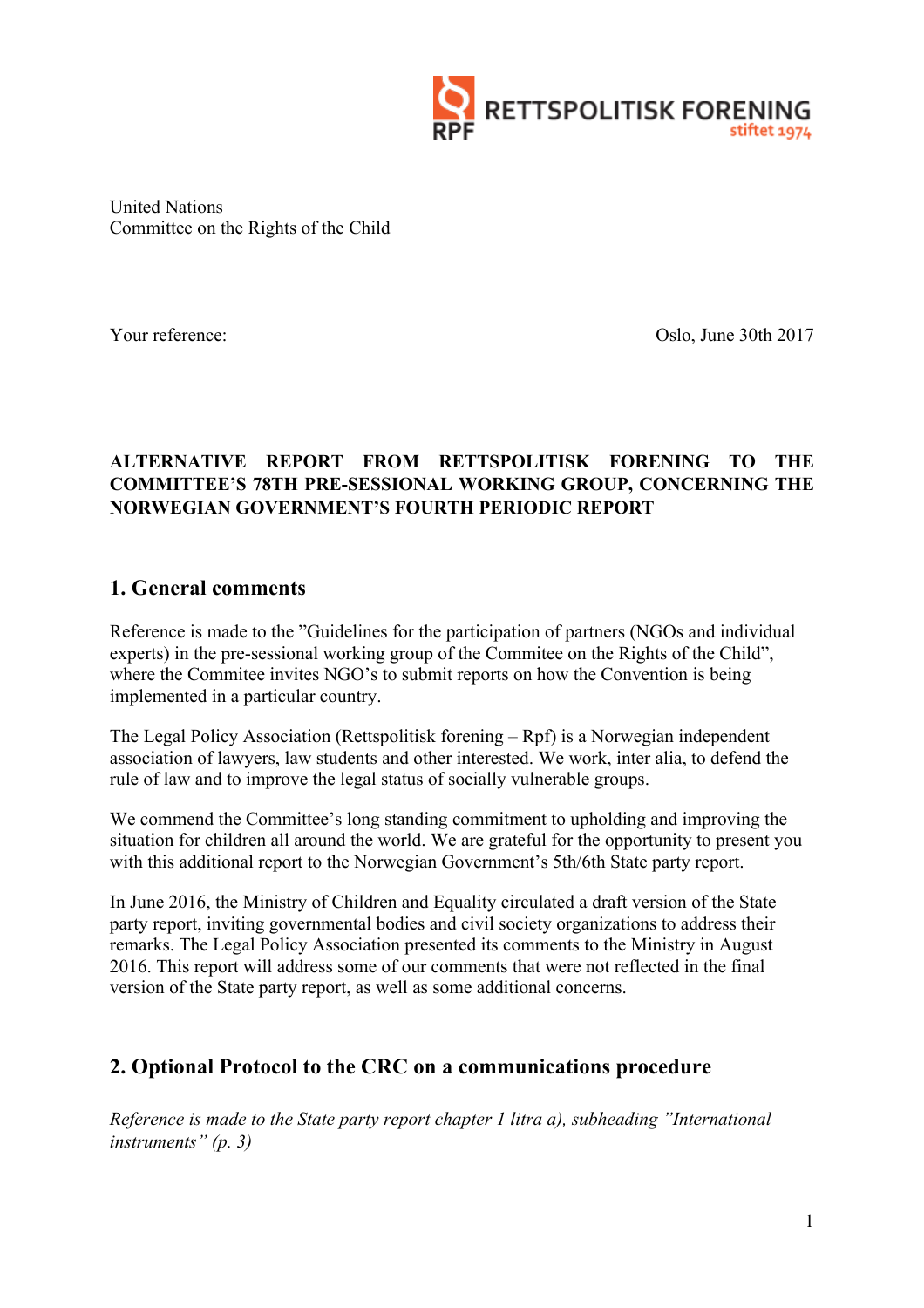In September 2016, the Government presented a green paper to Parliament where it concluded that it will not present a proposal to accede to the Optional Protocol on a communications procedure to the Convention on the Rights of the Child.<sup>1</sup>

While it is a matter of policy considerations whether to accede to the protocol or not, Article 3 para 1 of the CRC sets out a procedural obligation for the State parties to have the best interests of the child as a primary consideration in all actions concerning children. When elaborating the content of this principle, the Norwegian Supreme Court has, based on an interpretation of the Committee's General Comment no. 14, stated that "the child's best interest shall form the basis, be highlighted an brought to the fore."<sup>2</sup>

The green paper briefly assesses the best interest of the child. The Government discusses which negative consequences an accession could lead to for children. A particular concern is expressed with regards to the possibility of an uncertain situation for the child, if the procedure were to be lengthy.<sup>3</sup> The Legal Policy Association finds it worthy of critique that the green paper does consider the possible positive effects of an international complaint mechanism for children. The child's best interest does not form the basis of the assessment, and neither is it highlighted nor brought to the fore; to the contrary, far more attention is paid to other considerations such as the composition of the Committee, its working methods and interpretative style. In a parliamentary hearing, several members of civil society criticized the green paper for not giving due consideration to the best interests of the child.

Suggested question to Norway:

• Does the Government think that an accession to the Optional Protocol can have any positive consequences for the protection of children's rights in Norway, and how does the Government balance these considerations against other arguments?

## **3. Unaccompanied minor asylum seekers**

### *Reference is made to the State party report chapter 9 litra a), subheading "Unaccompanied asylum-seeking minors" (p. 40).*

The Association would like to draw to the Committee's attention the situation of unaccompanied minor (UAM) asylum seekers in Norway. Especially to issues raise concern: First, the care service offered to unaccompanied minors between the age of 15 and 18, and second, a new legislative proposal that will lower the standard for those below the age of 15.

#### **3.1 Unaccompanied minor asylum seekers between 15 and 18 years of age**

In its Concluding Observations to the 4th Norwegian state party report, the Committee recommended that Norway "expand, as planned, the responsibility of the Child Welfare Services to children aged 15, 16 and  $17<sup>4</sup>$ . However, this recommendation has not been

 $\frac{1}{2}$  Meld.St. 39 2015–2016.<br> $\frac{2}{2}$  Rt. 2015 p. 93

 $3^3$  Cf. page 50 of the green paper.

 $4$  CRC/C/NOR/CO/4 para. 52 litra e.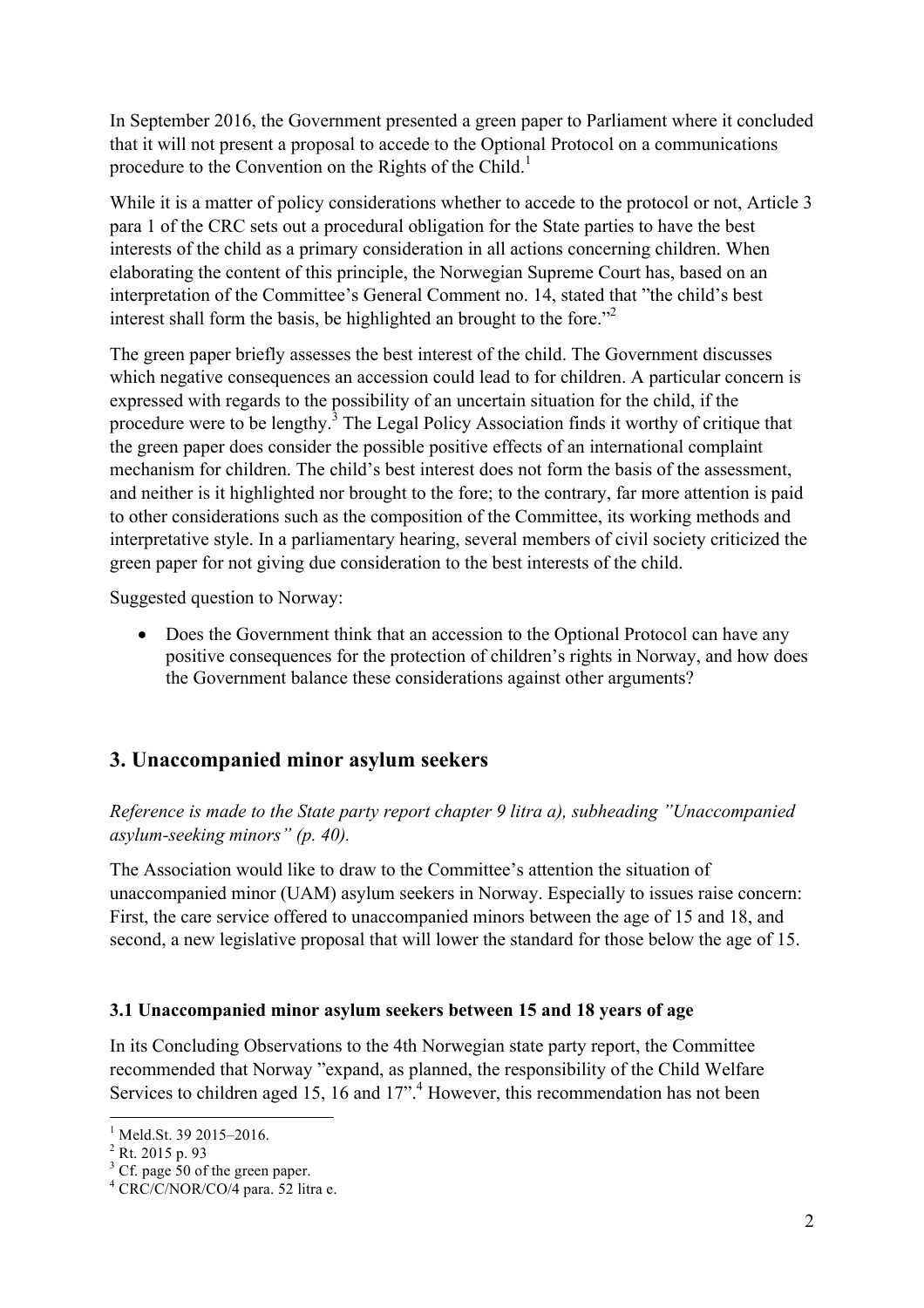followed up. Unaccompanied asylum seeking minors between the age of 15 and 18 years are still under the responsibility of the Norwegian Directorate of Immigration (*UDI*), and the provision of care to this group is not regulated by statutory law.

A number of national bodies have criticized the current situation. *UDI* has argued that the provision of care should be regulated by statutory law, pointing out that there doesn't seem to be a coherent understanding among reception centers as to what level of care they are obliged to offer.<sup>5</sup> More importantly, the Norwegian National Human Rights Institution has recently concluded that the current situation constitutes a violation of Article 20 and 22 of the CRC, read in conjunction with especially Article 2 on non-discrimination.<sup>6</sup>

The Association shares the Institution's conclusion, and urges the Committee to reiterate their position from the last Concluding Observations.

Suggested question to Norway:

• What concrete steps will the Government take to follow up the report from the National Human Rights Institution, and to ensure that the provision of care offered to unaccompanied asylum-seeking minors between the age of 15 and 18 is in line with the CRC?

#### **3.2 New legislative proposal concerning unaccompanied minors under the age of 15**

In August 2016, the Ministry of Children and Equality presented a new legislative proposal, where they propose a new Act on care centres for unaccompanied asylum-seeking minors under the age of  $15<sup>7</sup>$  It has been roposed that The Norwegian Office for Children, Youth and Family Affairs (*Bufetat*) will continue to be responsible for the provision of care, but the care services offered will not be regulated by the Children Welfare Act or the Regulation on quality (*Kvalitetsforskriften*) anymore. A new Act in line with the Ministry's proposal will lower the standards for the care offered to those under the age of 15. In our response to the consultation paper The Legal Policy Association expressed our concern with the proposal, and recommended that the Ministry drop the case. In the following we will summarize our remarks.

The proposed Act will still contain – as the Children Welfare Act does – a general requirement to offer a "proper standard" of care. This new standard shall, however, not be based on child welfare considerations, but instead on a "refugee- and child perspective". It is explicitly stated in the proposal that the "proper standard" of care for the oldest children in care centres should be quite similar to the standard offered by *UDI* to those between 15 and 18 years.<sup>8</sup> Another place in the proposal the Ministry distinguishes between children from  $13-$ 15 years and those below the age of 13, arguing that the former group as a main rule are in need of less follow-up.<sup>9</sup> Hence, it seems like the actual consequence of the proposal will be an

 $\frac{5 \text{ http://www.vg.no/nyheter/innenriks/udi/udi-vil-lovfeste-asylbarn-omsorgen/a/23957046/}{5 \text{ The Norwegian National Human Rights Institution}, 'Omsorg for enslige mindreårige asylsøkere' ['Provision of care to unaccompanied minor asylum seekers'] (2017).}$ 

<sup>&#</sup>x27;Høringsnotat: Forslag til ny lov om omsorgssentre for enslige mindreårige asylsøkere (omsorgssenterloven)'

<sup>8</sup> ibid p. 13.

 $<sup>9</sup>$  ibid. p. 26.</sup>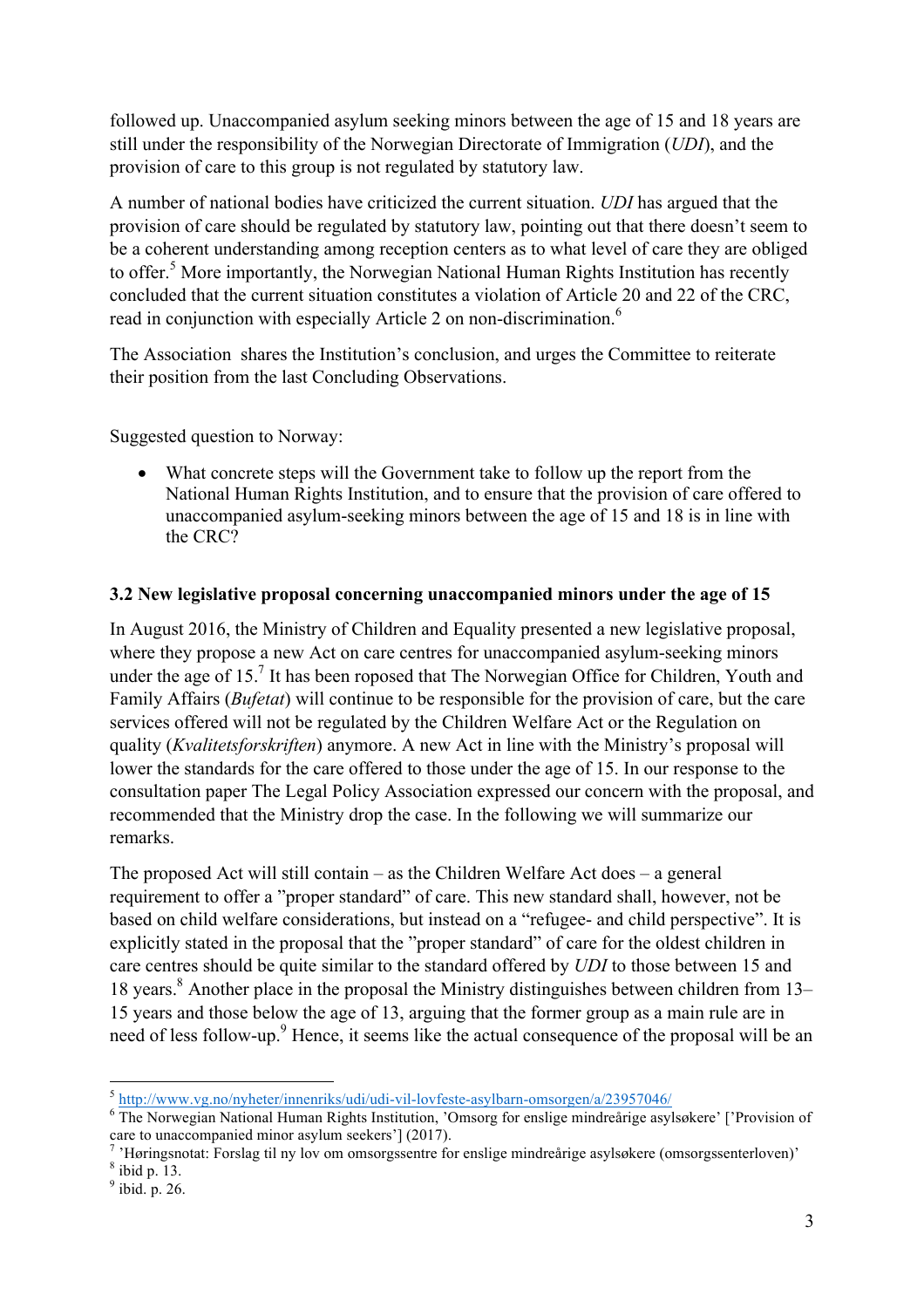expansion of the standard of care that is offered to those between 15 and 18 – a standard that has been found to be in breach of the CRC by the Norwegian NHRI – to children down to the age of 13.

Another consequence of the proposal would be that the provision of care to those under the age of 15 no longer would be regulated by the Regulation on quality (*Kvalitetsforskriften*) anymore. This regulation contains detailed requirements concerning i.a. competent staffing and physical standards. The Ministry states that the material standards for the care centers should be "sober, but proper".<sup>10</sup> The current right to have a single room will not be upheld, and there will be no requirements to ensure a designated outdoor area for playing.

The rationale behind the proposal seems to be, first, that unaccompanied asylum-seeking minors have other needs than other children under the protection of he child welfare services, and second, that there is a need for a more flexible system.

To the first argument, the Association agree that unaccompanied asylum-seeking minors, although being a heterogenous group, often will have other needs than other children. However, we strongly disagree with the Ministry's claim that this constitutes a legal ground for discrimination. The Ministry argues that the CRC does not oblige the State parties to offer equal care services to unaccompanied asylum-seeking minors and other children separated from their parents, as long as the former group is offered a proper standard of care. It goes on to argue that neither children under the protection of the ordinary child welfare services are treated equally, as the service offered will be based on an individual assessment.<sup>11</sup> This reasoning seems, however, to be based on an assumption that unaccompanied asylum-seeking minors in general have less need for care than other children separated from their parents. Our understanding is, quite to the contrary, that this group is particularly vulnerable, often with traumatic experiences from the past. This understanding seems to be an underlying principle of the Committee's General Comment no. 6 as well,  $^{12}$  and has in addition been pointed out in several research reports.<sup>13</sup>

To the second argument, we acknowledge that periods with high arrival numbers of unaccompanied asylum-seeking minors can pose challenges to the Government. In 2015, 5.480 unaccompanied minors applied for asylum in Norway, which represented a significant increase from 2014, when the numbers were 1.204. In 2016 the numbers were reduced to 320, while 84 unaccompanied minors have applied for asylum in 2017 as of late June.<sup>14</sup> However, the current legal framework does, in our opinion, open up for sufficient flexibility. If an extraordinary situation occurs, *Bufetat* may request the Ministry of Children and Equality to permit a derogation from most of the detailed requirements in the Regulation on quality.<sup>15</sup>

<sup>&</sup>lt;sup>10</sup> ibid p. 28.<br><sup>11</sup> ibid. p. 63.<br><sup>12</sup> CRC/GC/2005/6, see e.g. para. 1, 40 and 47.<br><sup>13</sup> See e.g. Hilde Lidén, Ketil Eide, Knut Hidle, Ann Christin E. Nilsen and Randi Wærdahl, 'Levekår i mottak for enslige mindreårige asylsøkere' (2013) p. 19. The report can be accessed here:

https://www.udi.no/globalassets/global/forskning-fou\_i/asylmottak/levekaar-i-mottak-for-enslige-mindreaarigeasylsokere.pdf

<sup>&</sup>lt;sup>14</sup> https://www.udi.no/statistikk-og-analyse/statistikk/<br><sup>15</sup> Cf. Article 14 of the Regulation.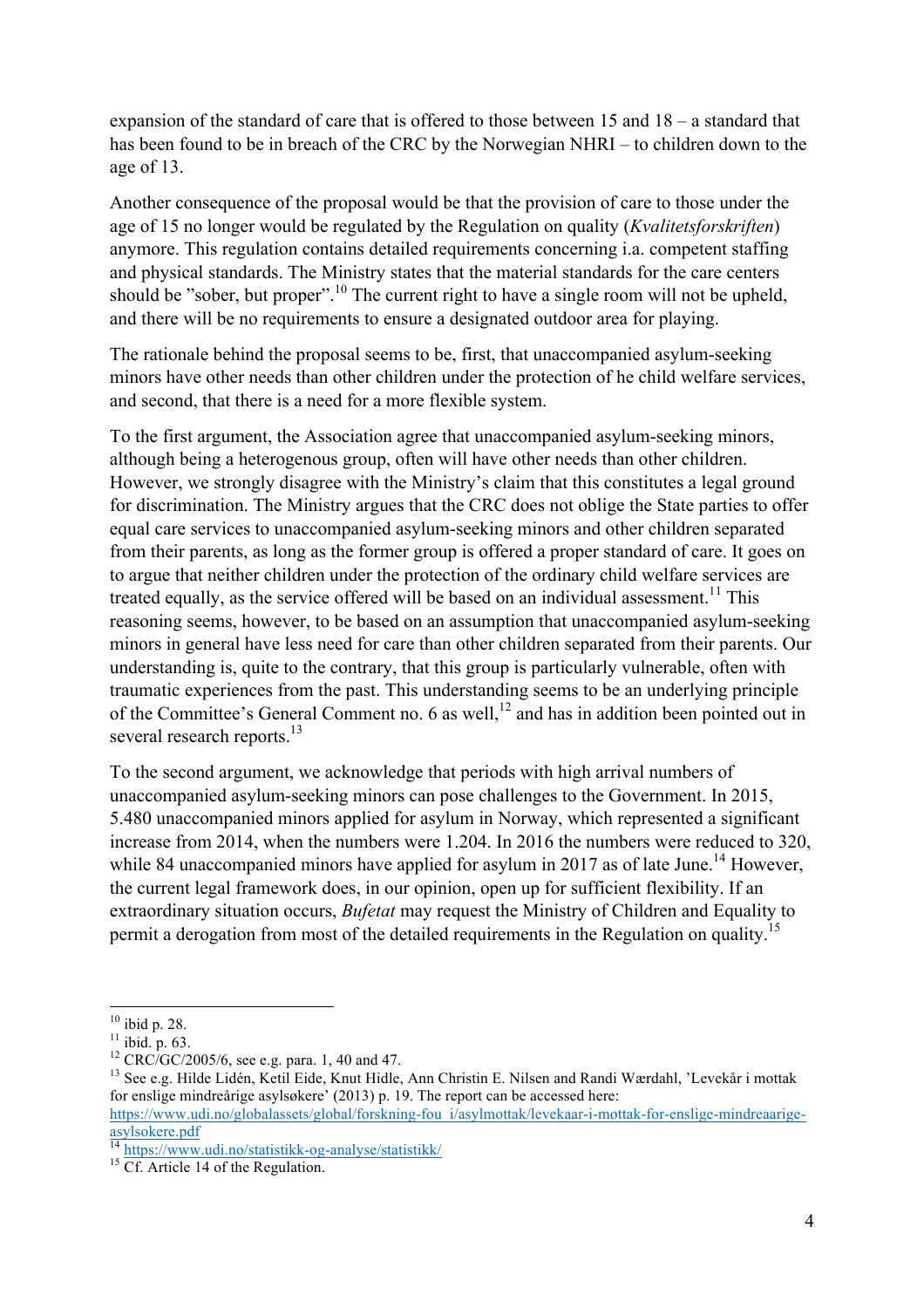This derogation clause was, as mentioned in the State party report, introduced by the Ministry in late 2015, and was mainly enacted due to the high number of arrivals that year.<sup>16</sup>

In sum, the proposed Act on care centres for unaccompanied asylum-seeking minors will represent a backlash in the realization of the human rights for this vulnerable group. It is a well established principle in international human rights law that economic, social and cultural rights shall be realized progressively, and the Committee on economic, social and cultural rights has stated that the State party has the burden of proof to show that retrogressive measures – i.e. withdrawal of rights previously granted – are only introduced "after the most careful consideration of all alternatives and that they are duly justified".<sup>17</sup> The Legal Policy Accosiation cannot see that the Ministry has come up with such reasonable justifications for its proposal. Moreover, a new Act in line with the Ministry's proposal will be a step in the wrong direction, expanding a discriminatory practice instead of working to ensure that the provision of care to those between the age of 15 and 18 are non-discriminatory.

We would also like to point out that numerous organizations have critizised the proposal. The Norwegian Bar Association, Amnesty International Norway, Save the Children Norway, The Norwegian Ombudsman for Children, The Norwegian Equality and anti-discrimination Ombud, The Norwegian National Human Rights Institution, and several regional departments of Bufetat – to mention some examples – expressed concern about the proposed Act in their responses to the Ministry.<sup>18</sup>

Suggested questions to Norway:

- Could the Government present any research reports that support and justify their assumption that unaccompanied asylum-seeking minors as a general rule need a lower standard of care than other children under the protection of the child welfare services?
- Could the Government explain why the new derogation clause in the Regulation on quality is insufficient to ensure flexibility in times of high arrival numbers?

## **4. Detention of immigrant families with children**

*Reference is made to the State party report chapter 9 litra g), subheading "Deprivation of liberty pursuant to the Immigration Act" (p. 46).*

In a judgment from May 2017, Borgarting High Court ruled that a detention of an immigrant family with children for a period of 20 days prior to deportation violated, inter alia, Article 3 of The European Convention on Human Rights and Article 37 litra a of the CRC.<sup>19</sup>

The case concerned an immigrant family whose applications for asylum and a residence permit on humanitarian grounds were rejected. As the family did not leave the country

<sup>&</sup>lt;sup>16</sup> Cf. 'Høringsnotat av 13.11.2015. Forslag til endring i Forskrift av 10. juni 2008 nr. 580 om krav til kvalitet og internkontroll i barneverninstitusjoner (kvalitetsforskriften)'

<sup>&</sup>lt;sup>17</sup> CESCR, General Comment no. 14 (E/C.12/2000/4) para 32.<br><sup>18</sup> All responses can be accessed here: https://www.regjeringen.no/no/dokumenter/horing----forslag-til-ny-lovom-omsorgssentre-for-enslige-mindrearige-asylsokere/id2510066/<br><sup>19</sup> LB–2016–8370, delivered on 31 May 2017.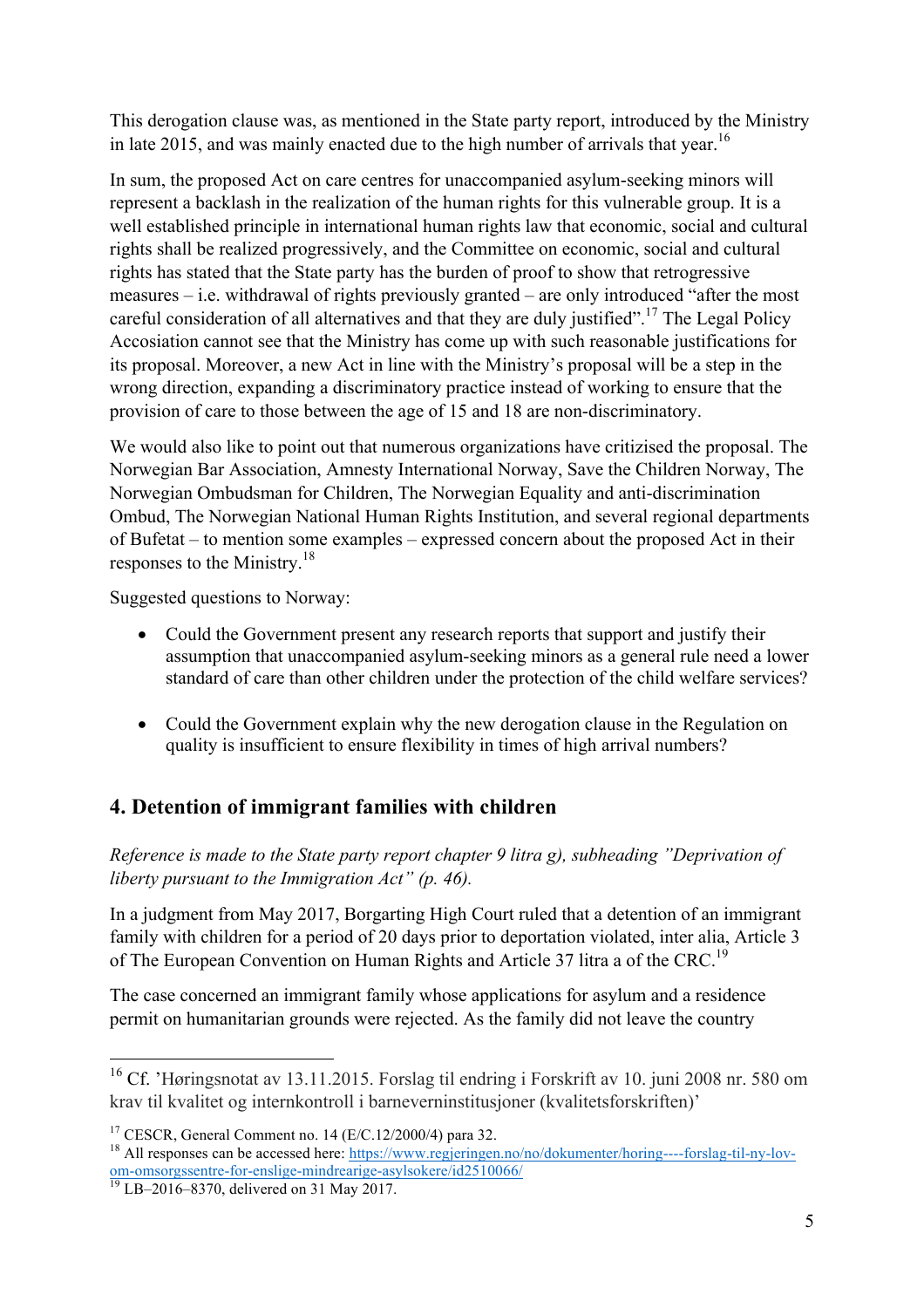voluntarily within the time limit, the immigration authorities made an expulsion order. They also decided to arrest the family, fearing that they otherwise would evade deportation. The family – mother, father and their children born in 2000, 2002, 2003 and 2006 – was arrested on 10 August 2014 and brought to Trandum Police Immigration Detention Center. The eldest son (born 1998) was not present when the police arrested the family, however the family managed to contact him by social media and told him to hide. The deportation was scheduled for the following day, but could not be effectuated, as the family refused to leave without their son, and the airline would not cooperate to a forced deportation involving eight police officers that day. The next possible deportation date was 30 August. Upon a petition from The National Police Immigration Service (*Politiets utlendingsenhet*), the District court decided that the family could be kept in detention until 2 September the same year. The decision was upheld by the Court of Appeal. The family – except from the eldest son, whom the police did not manage to trace – was deported on 31 August 2017, after having spent 20 days at the detention center.

The High Court found, firstly, that the detention of the children was not "absolutely necessary" – which is a critera that has to be met pursuant to the Immigration Act – after the unsuccessfull attempt to deport the family on 11 August. Neither was the detention considered to be proportionate. The family was well integrated into their local society, and the High Court pointed out that this fact was not taken into consideration when the authorities considered the probability that the family would try to hide if they were released. Neither was any information presented that could indicate an increase of unsuccessful accompanied deportations due to families disappearing from asylum centres shortly prior to deportation.

Secondly, the High Court concluded that the detention violated Article 3 of the ECHR, and thereby also Article 37 litra a of the CRC. The Court's reasoning centred around five judgments from the European Court of Human Rights concerning immigrant children detained in France, $2<sup>0</sup>$  and, although the Court found that the physical conditions may have been sligthly better at Trandum than at the French detention centres, it nevertheless found the overall circumstances quite comparable. The essence of the Court's reasoning was that the conditions at Trandum were suited to create a feeling of anxiety for children. Several factors were highlighted by the Court:

The door to the family's room was locked from the outside from 9 p.m. until 8 a.m. every night. The eldest daughter (14 years at that time) described the locking in as the worst part of the stay, as she felt that she might have done something criminal. Moreover, being surrounded by officials with police-looking uniforms and carrying large keyrings contributed to the feeling of imprisonment. The children also had to undergo a body scan and had their pockets controlled when they entered the detention center.

The children had access to a gym, but had to walk through institution-looking corridors to get there, and several doors had to be opened and locked by officials. The outdoor area designated for playing was surrounded by high fences, and was situated some hundred metres away from the end of one of the runways at Gardermoen airport, giving an impression that arriving planes were close to the rooftops.

<sup>&</sup>lt;sup>20</sup> Cases 11593/12, 68264/14, 33201/11, 76491/14 and 14587/12.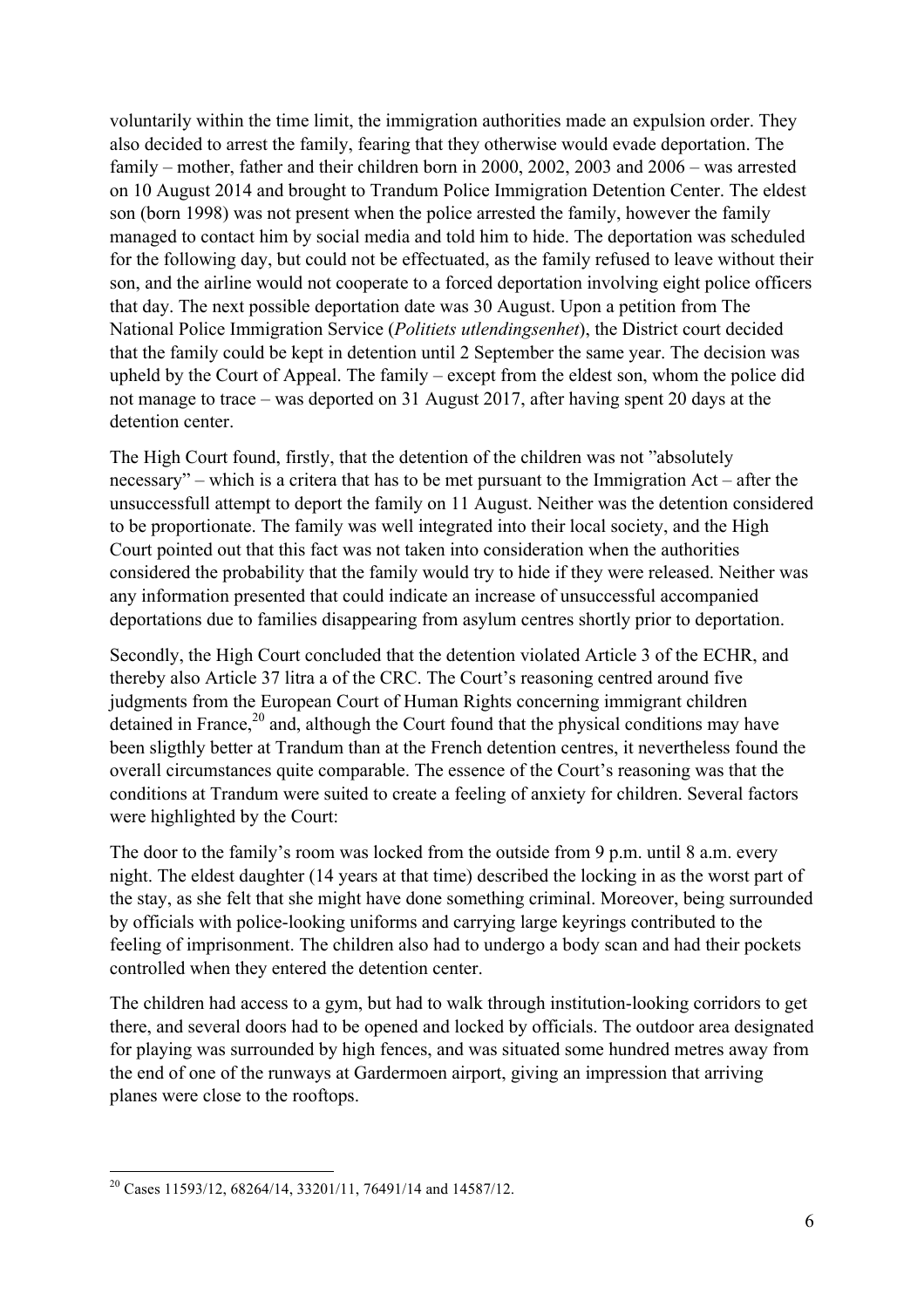In sum, all these factors contributed to the feeling of imprisonment. The Court considered the children to be in a particularly vulnerable situation, as they knew that their stay in Norway was soon coming to an end. Bearing in mind their difficult situation, the Court stressed the need for a strict compliance with the principle that detention prior to deportation should be a last resort for children and families with children.

The High Court also referred to a 2015 report from the Parliamentary Ombudsman, concluding that the conditions at Trandum were unsuitable for children. Similar conclusions are made in a recent report by Save the Children and the Norwegian Organisation for Asylum Seekers.<sup>21</sup> The report is based on interviews with children and parents who have been detained at Trandum, and almost all of the children described the centre as a prison.

Suggested questions to Norway:

- What will the Government do to ensure that detention of children prior to deportation is only used as a last resort?
- What concrete steps will the Government take to ensure that children who are detained prior to deportation is not subjected to inhuman or degrading treatment, in light of the severe criticism of the conditions at Trandum Detention Center by, inter alia, Borgarting High Court and the Parliamentary Ombudsman?

# **5. Preventive detention of children**

### *Reference is made to the State Party report chapter 9 litra f, subheading "Prison sentences" (p. 45).*

Pursuant to Article 40 of the Penal Code, persons under the age of 18 may only be sentenced to preventive detention in "wholly exceptional circumstances". In two recent cases, children in Norway have been sentenced to preventive detention.

The first case concerned a girl who had committed a murder when she was 15 years and 1 month old. The Supreme Court sentenced her to preventive detention for 9 years.<sup>22</sup> According to the Supreme Court, this is the first time a minor has been sentenced to preventive detention in Norway.

The convicted girl lived in an institution for mentally ill youth when she committed the crime by strangling one of the employees with a belt and stabbing her with a knife. Both prior to and after this incident she had been involved in a number of serious violent incidents. Experts diagnosed her with paranoid schizophrenia. The Supreme Court held that there were numerous reasons to avoid preventive detention, and particularly the girl's age, but

<sup>&</sup>lt;sup>21</sup> The report is titled 'Jeg har ikke gjort noe galt', which can be translated as 'I haven't done anything wrong'.<br><sup>22</sup> HR-2017-290-A, a summary may be accessed here: http://www.domstol.no/en/Enkelt-domstol/-Norges-Hoyesterett/Summary-of-Recent-Supreme-Court-Decisions/summary-of-supreme-court-decisions-2017/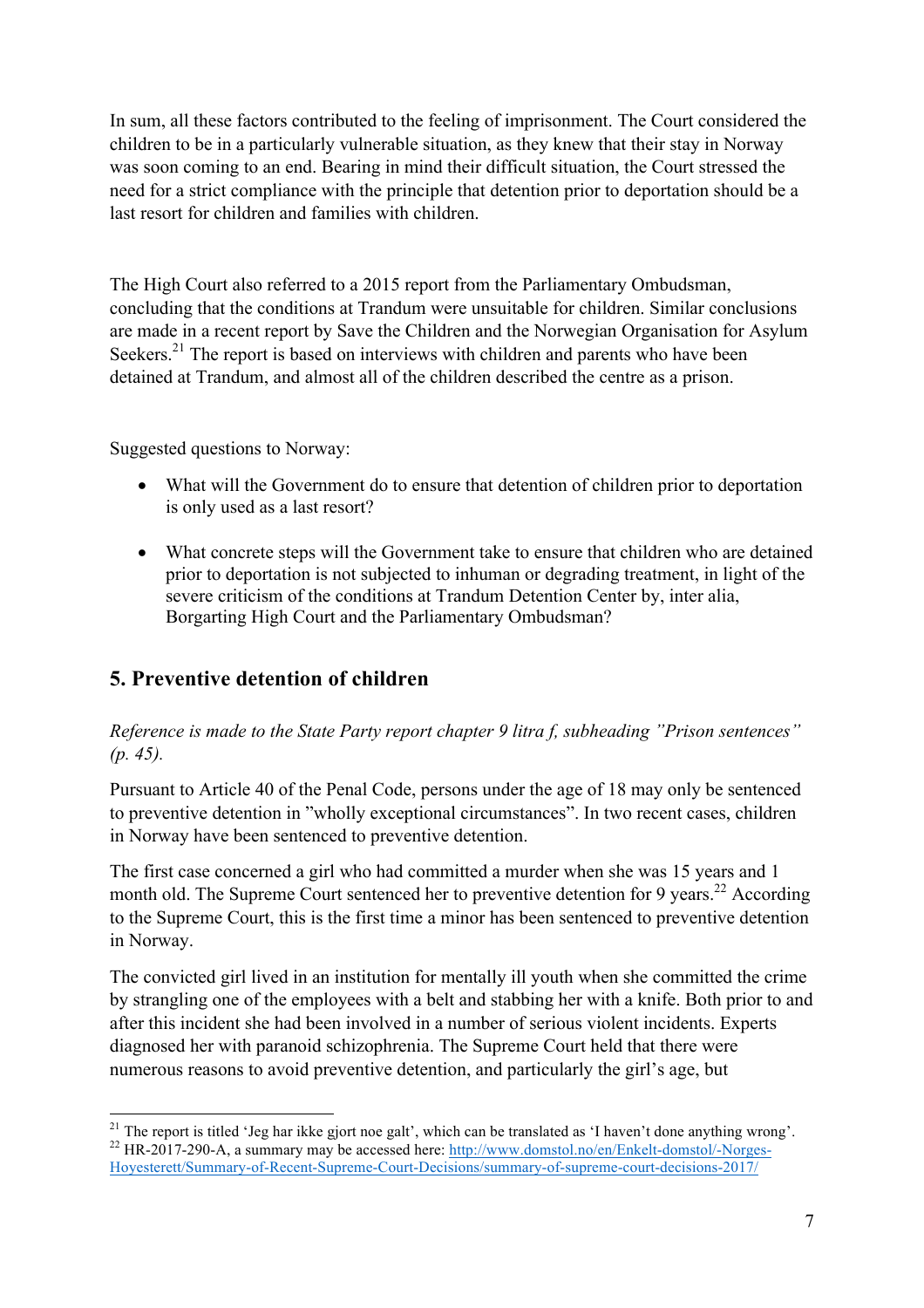nevertheless came to the opposite conclusion, stressing that: "The premeditated murder along with several serious violent incidents both prior to and after the incident, and her serious mental disorder and special motivation for her violent behavior, makes me conclude that there are wholly exceptional circumstances in this case."23

The second judgment was delivered on 29 June by Kristiansand District Court. The case concerned a 15 years old boy who had stabbed a 14 years old boy and a 48 years old woman to death. He was sentenced to preventive detention for 11 years.<sup>24</sup>

Given the seriousness of sentencing children to preventive detention, we find it important that the Commitee is aware of the Norwegian practice.

## **6. Children with parents in prison**

*Reference is made to the State Party report chapter 6 litra j, subheading "Children with parents in prison" (p. 25).*

*Reference is also given to the Committee's Concluding Observation to the fourth Norwegian report, where it stated that: " The Committee also recommends that [...] that prison authorities facilitate the visiting arrangements of a child with his or her imprisoned parent."<sup>25</sup>*

We recognize that the Government has have taken some steps to follow up to the green paper to Parliament in 2008 on the Correctional Services (*Kriminalomsorgsmeldingen*), however the visiting arrangements for children with imprisoned parents vary from prison to prison. The Legal Policy Assocation finds that work remains to be done, to better the conditions for these children.

Furthermore, we are concerned about the situation of children with parents serving time in Norgerhaven prison, a prison located in the Netherlands and rented by the Norwegian governments to cope with limited capacity in domestic prisons. Prisoners with children may be transferred to Norgerhaven, and even though the number of children affected by such a transfer is sought remedied by a limitation in the relevant administrative regulation, we cannot see how a transferral will not be an obstacle to a normal contact between children and parents. Organizations like the free legal aid clinic Juss-Buss have spoken about several cases in where inmates have appealed decisions of transfer, because the transfer would hinder contact with their children.

Suggested questions to Norway:

• Could the Government provide some information on what steps that remain in the follow-up of the 2008 green paper on Correctional Services to ensure adequate contact

<sup>&</sup>lt;sup>23</sup> para. 80.<br><sup>24</sup> The Legal Policy Association has not been able to study the judgment except through media coverage, as it was passed shortly before the deadline for the submission of this report. It should also be noted that the judgment might be appealed.<br> $25$  para. 33.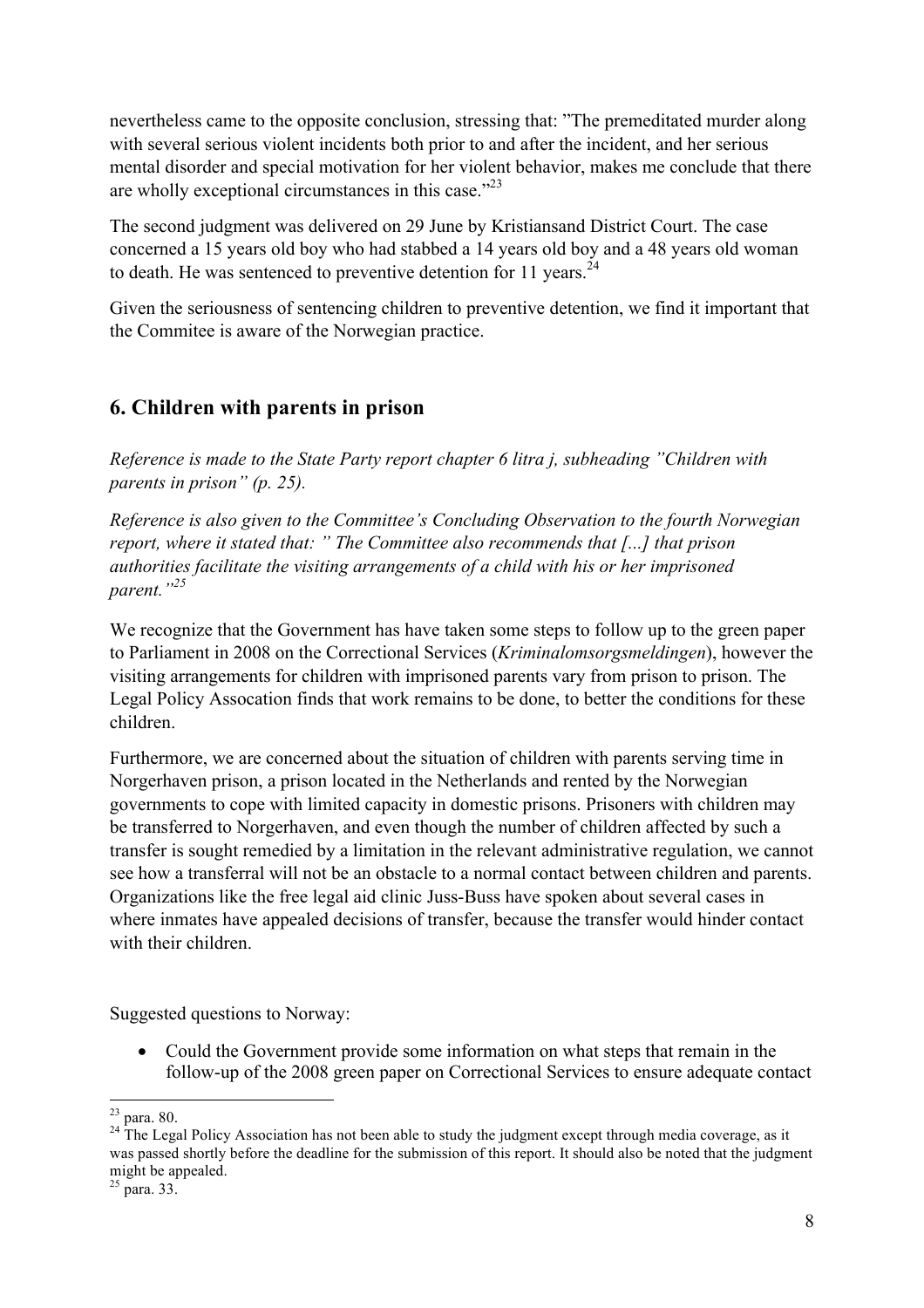between children and parents in prison, as well as how and when this work will be carried out?

• Could the Government explain what steps that are taken to guarantee adequate visiting arrangements between children and prisoners transferred to Norgerhaven prison in the Netherlands?

# **7. Children in prison**

*Reference is made to the State party report chapter 9 litra g, subheading "Children in prison" (p. 45 f.)*

We acknowledge the legislative amendments carried out in order to reduce the use of pre trial detention and isolation of children, as well as the establishment of two new juvenile units in 2015 and 2016.

The Legal Policy Association is concerned about the pre-trial detention of minors together with adult inmates. The main rule is that minors are to be placed in a separate juvenile unit, however this main rule does not work as a guarantee. This practice, and the fact that Norway has made a reservation to Article 10, paragraph 2 (b) and 3 of the ICCPR, has been criticized several times.<sup>26</sup> The Legal Policy Assocation also miss numbers on how many minors that are placed together with adults, information about what measures that are taken to remedy the negative consequences of this practice, and what the Government is doing in order to be able to withdraw the reservation to the ICCPR.

In addition, The Legal Policy Assocation would also like to see statistics on minor pre trial detainees and isolated minors prior to and after the legislative amendments. Without such numbers, it is difficult to measure the effect of the legislative amendments.

Suggested questions to Norway:

- Could the Government provide information about how many minors that are serving in prison together with adults and what measures that are taken to remedy the negative consequences of this practice, as well as information about what the Government is doing in order to be able to withdraw the reservation to Article 10, paragraph 2 (b) and 3 of the ICCPR?
- Could the Government provide information about the numbers of minor pre trial detainees and isolated minors, both prior to and after the legislative amendments, in order to make it possible to measure the effect of recent legislative amendments?

\*\*\*

<sup>&</sup>lt;sup>26</sup> See e.g. the Commitee's Concluding Observations to the fourth Norwegian report para. 7 and 58 litra c.